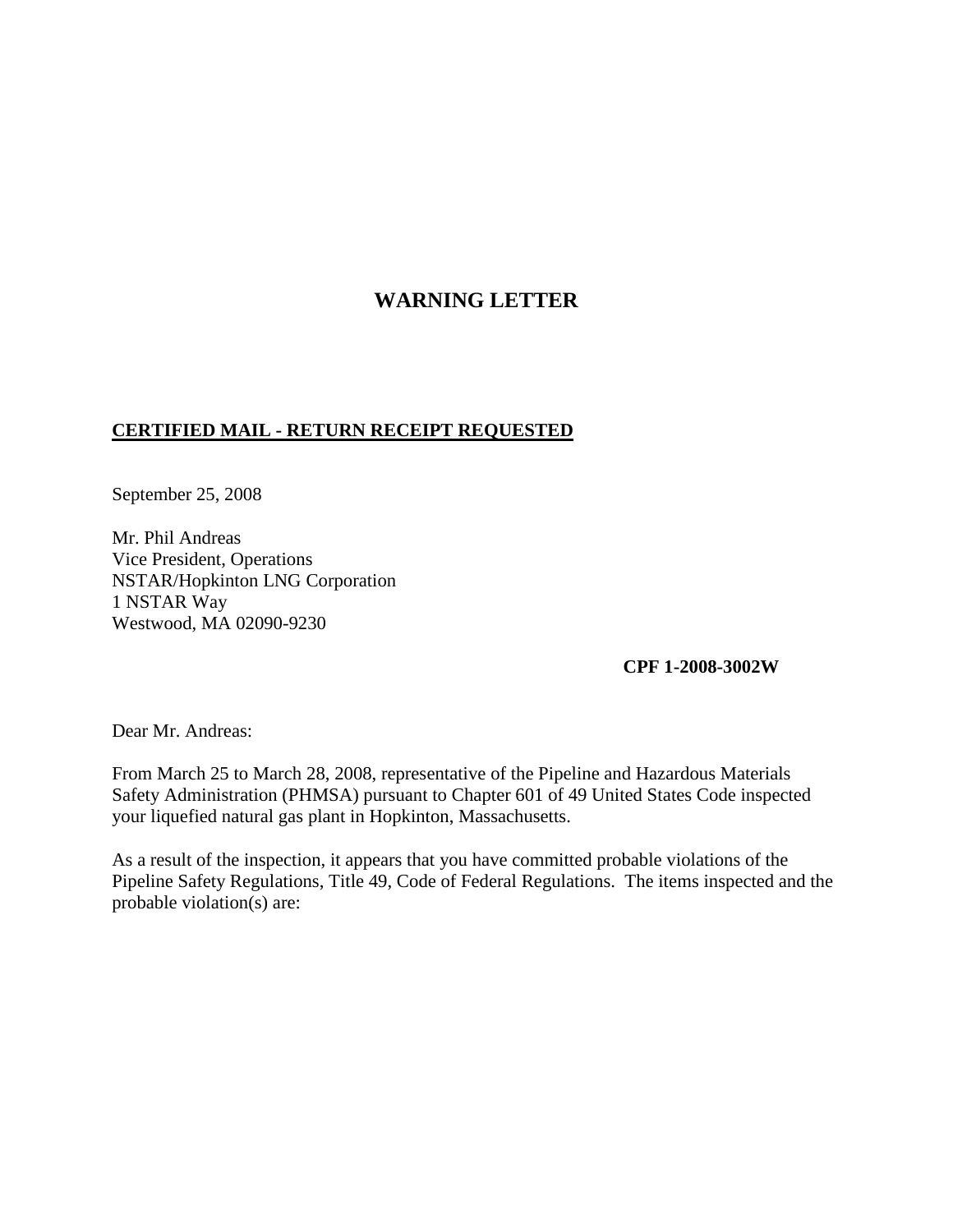**1. §193.2635 Monitoring corrosion control.**

**Corrosion protection provided as required by this subpart must be periodically monitored to give early recognition of ineffective corrosion protection, including the following, as applicable:**

**(a) Each buried or submerged component under cathodic protection must be tested at least once each calendar year, but with intervals not exceeding 15 months, to determine whether the cathodic protection meets the requirements of §192.463 of this chapter.**

Operator failed to meet the calendar year requirement in its monitoring of external corrosion of the galvanic anode system protecting the underground propane tank used in the liquefaction process. The operator monitored for external corrosion in December 2006 and in January 2008.

Evidence consists of the test records for those two evaluations.

## **2. §193.2637 Remedial measures.**

## **Prompt corrective or remedial action must be taken whenever an operator learns by inspection or otherwise that atmospheric, external, or internal corrosion is not controlled as required by this subpart.**

Operator found deficiencies in the external corrosion control due to low pipe-to-soil readings on its galvanic anode system in December 2006 and January 2008. As of March 2008, the condition had not been corrected.

Evidence includes external corrosion monitoring records from 2005 to 2008, procedures, order for replacement parts and photos.

Under 49 United States Code, § 60122, you are subject to a civil penalty not to exceed \$100,000 for each violation for each day the violation persists up to a maximum of \$1,000,000 for any related series of violations. Also, for LNG facilities, an additional penalty of not more than \$50,000 for each violation may be imposed. We have reviewed the circumstances and supporting documents involved in this case, and have decided not to conduct additional enforcement action or penalty assessment proceedings at this time. We advise you to correct the items identified in this letter. Failure to do so will result in Hopkinton LNG Corporation being subject to additional enforcement action.

No reply to this letter is required. If you choose to reply, in your correspondence please refer to **CPF 1-2008-3002W.** Be advised that all material you submit in response to this enforcement action is subject to being made publicly available. If you believe that any portion of your responsive material qualifies for confidential treatment under 5 U.S.C. 552(b), along with the complete original document you must provide a second copy of the document with the portions